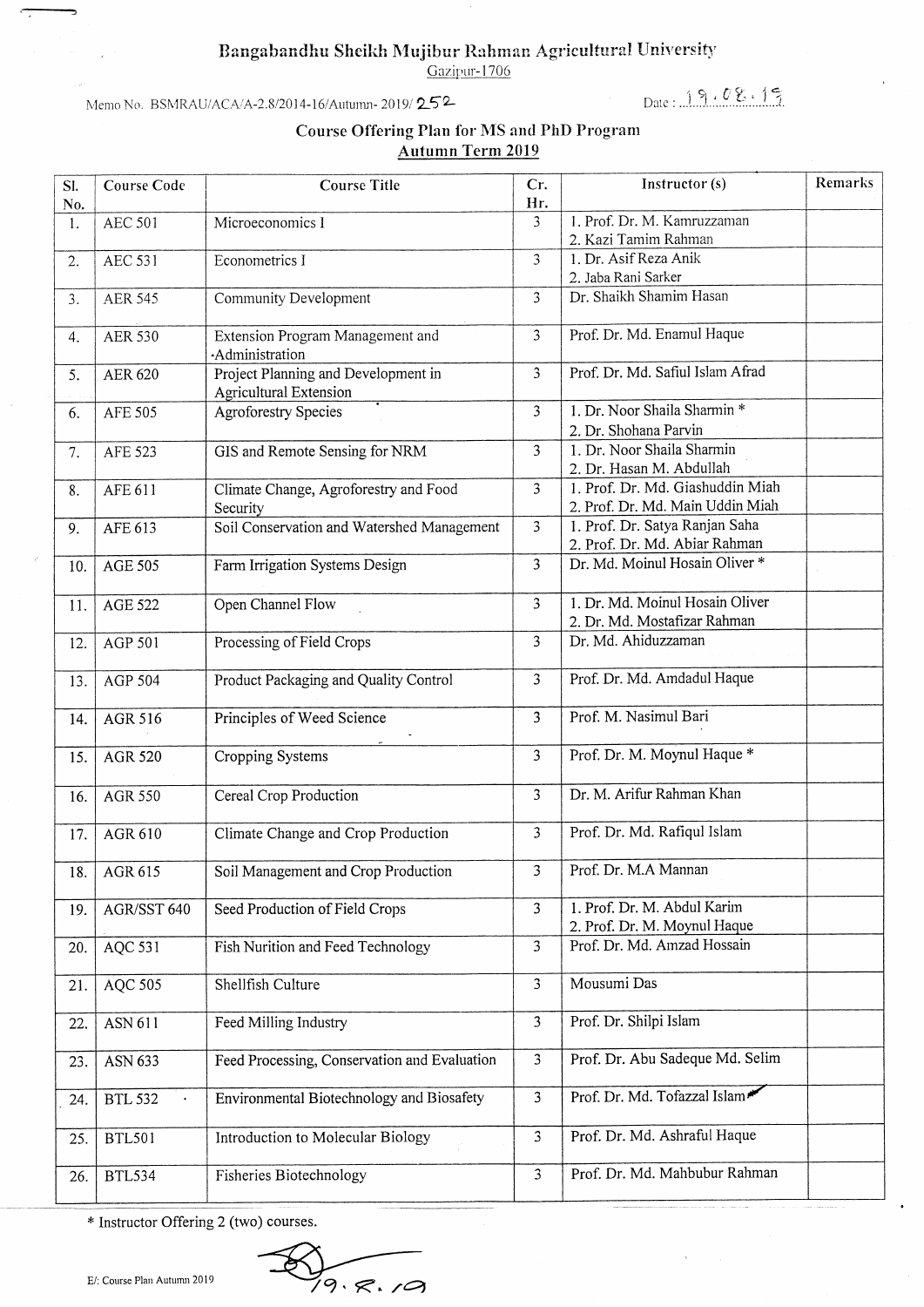| SI.<br>$\mathbf{N}(\cdot)$ | Course Code    | <b>Course Title</b>                              | Cr.<br>Hr.     | Instructor (s)                                        | Remarks |
|----------------------------|----------------|--------------------------------------------------|----------------|-------------------------------------------------------|---------|
| 27.                        | CBT 516        | Plant Embryology                                 | 3              | Prof. Dr. Md. Abdul Baset Mia                         |         |
| 28.                        | <b>CBT 550</b> | Plant Growth Regulators                          | 3              | Dr. Totan Kumar Ghosh                                 |         |
| 29.                        | DPS 613        | Dairy Food Safety                                | 3              | Prof. Dr. Md. Morshedur Rahman                        |         |
| 30.                        | DPS 631        | Dairy Microbiology and Biotechnology             | $\mathfrak{Z}$ | Shabbir Ahmed                                         |         |
| 31.                        | <b>DPS 632</b> | Poultry Nutrition                                | 3              | Most. Khairunnesa                                     |         |
| 32.                        | <b>DPS 642</b> | Egg & Broiler Production                         | 3              | Prof. Dr. Md. Aminul Islam                            |         |
| 33.                        | <b>ENS 535</b> | <b>Environmental Microbiology</b>                | 3              | Prof. Dr. Md. Manjurul Haque                          |         |
| 34.                        | <b>ENS 541</b> | Global Warming and Climate Change                | 3              | Prof. Dr. Md. Abul Hossain Molla                      |         |
| 35.                        | <b>ENS 565</b> | Environmental Chemistry'                         | 3              | Mohammad Zahangeer Alam                               |         |
| 36.                        | <b>ENT 531</b> | Insect Taxonomy                                  | 3              | Prof. Dr. Md .Ruhul Amin                              |         |
| 37.                        | <b>ENT 547</b> | <b>Biological Control</b>                        | 3              | Dr. Md. Shamim Hossain                                |         |
| 38.                        | <b>ENT 519</b> | Insect Genetics and Molecular Biology            | 3              | Dr. Md Mamunur Rahman                                 |         |
| 39.                        | <b>FBE 510</b> | Fish Biodiversity and Aquatic Environment        | 3              | Prof. Dr. Md. Jahangir Alam                           |         |
| 40.                        | <b>FIT 510</b> | Fish Processing                                  | 3              | 1. Md. Golam Rasul<br>2. Prof. Dr. A. K. M. Azad Shah |         |
| 41.                        | FIT 531        | Microbiology of Fish and Fishery Product         | 3              | 1. Md. Shirajul Islam Sarkar<br>2. Dr. Murshida Khan  |         |
| 42.                        | <b>FMG 564</b> | Climate Change & Fisheries                       | 3              | Dr. Mst. Rubia Banu                                   |         |
| 43.                        | <b>FMG 560</b> | Integrated Coastal Zone Management               | 3              | Md. Emranul Ahsan                                     |         |
| 44.                        | <b>GFB 521</b> | Fish Hatchery Management                         | $\overline{3}$ | Dr. Zinia Rahman                                      |         |
| 45.                        | <b>GFB 531</b> | Fish Nursery Management                          | 3              | Dr. Mohammad Abdus Salam                              |         |
| 46.                        | <b>GFB 532</b> | Fish Genetic Engineering                         | 3              | Dr. Md. Shahanoor Alam                                |         |
| 47.                        | <b>GFB 551</b> | Phylogenetics and Evolution of Fishes            | 3              | Dr. Mohammad Shafiqul Alam                            |         |
| 48.                        | GOR 602        | Andrology & Male Infertility                     | $\overline{3}$ | Dr. Ziban Chandra Das                                 |         |
| 49.                        | GOR 610        | Reproductive Endocrinology                       | $\overline{3}$ | Prof. Dr. ANM Aminoor Rahman                          |         |
| 50.                        | GPB 501        | Cytogenetics                                     | 3              | Prof. Umakanta Sarker                                 |         |
| 51.                        | GPB 531        | Quantitative Genetics                            | $\overline{3}$ | Prof. Dr. A.K.M.Aminul Islam                          |         |
| 52.                        | GPB 631        | Plant Biotechnology                              | $\overline{3}$ | Dr. Mohammad Sharif Raihan                            |         |
| 53.                        | GPB 640        | <b>Advanced Plant Breeding</b>                   | 3              | Prof. Dr. M. Mehfuz Hasan Saikat                      |         |
| 54.                        | GPB/SST 655    | Heterosis Breeding and Hybrid Seed<br>Technology | 3              | Prof. Dr. Nasrin Akter Ivy                            |         |

 $\bullet$ 

\* Instructor Offering 2 (two) courses.

D<br>19.8.19  $\left(\right)$